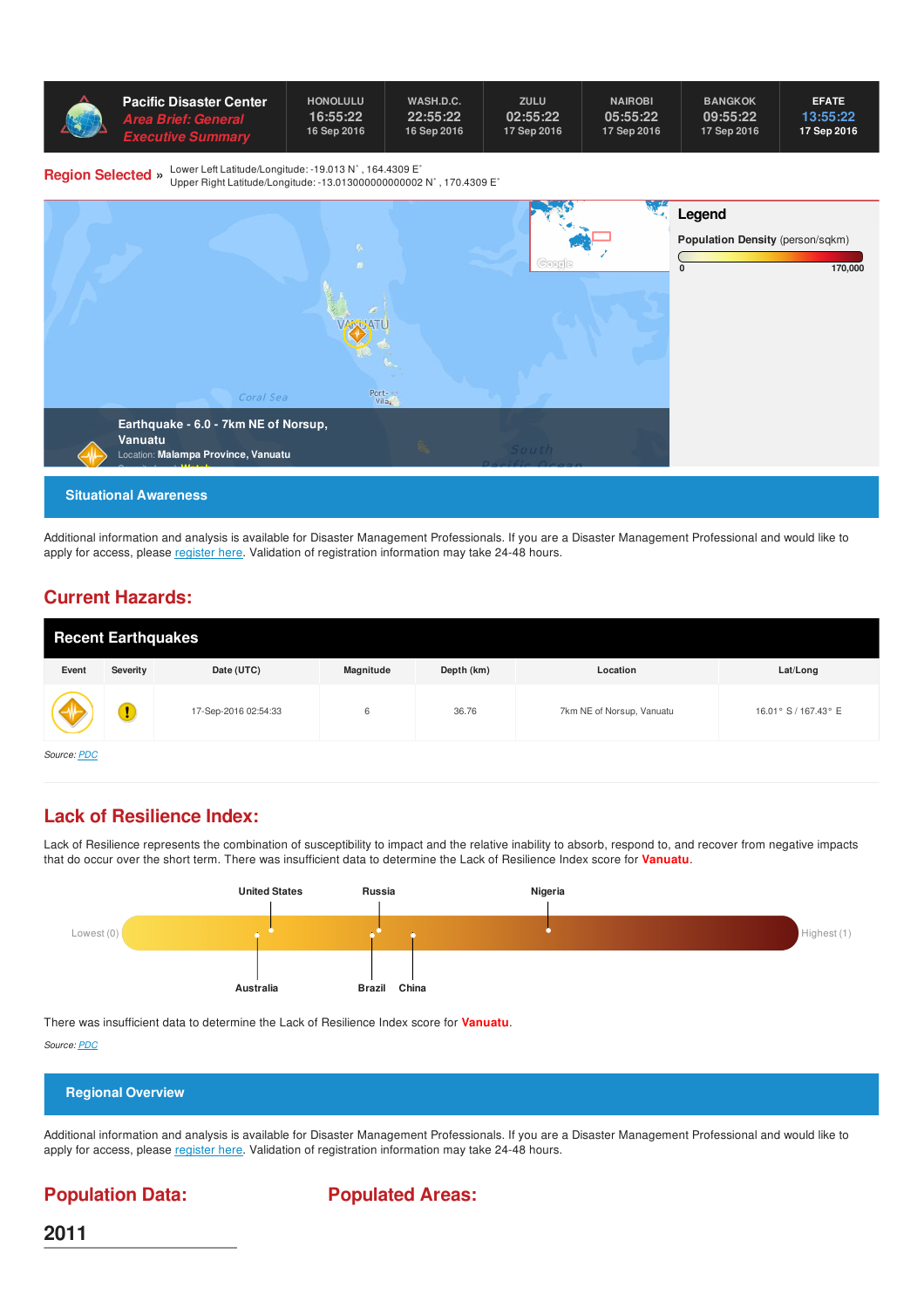**Total: 186, 489 Max Density: 3, 438**(ppl/km<sup>2</sup> ) *Source: [iSciences](http://ghin.pdc.org/ghin/catalog/search/resource/details.page?uuid=%7BCD2ECF33-3526-4D6D-80B3-C7BCB389CEA0%7D)* Port Vila - Less than 50,000 **Port Vila**  $\overline{0}$ 25 000 50 000 75 000

#### **Risk & Vulnerability**

Additional information and analysis is available for Disaster Management Professionals. If you are a Disaster Management Professional and would like to apply for access, please [register](http://emops.pdc.org/emops/public/registeruser.jsp) here. Validation of registration information may take 24-48 hours.

#### **Multi Hazard Risk Index:**

There was insufficient data to determine the Multi Hazard Risk Index score for **Vanuatu**.



### **Lack of Resilience Index:**

Lack of Resilience represents the combination of susceptibility to impact and the relative inability to absorb, respond to, and recover from negative impacts that do occur over the short term. There was insufficient data to determine the Lack of Resilience Index score for **Vanuatu**.



There was insufficient data to determine the Lack of Resilience Index score for **Vanuatu**.

*Source: [PDC](http://ghin.pdc.org/ghin/catalog/search/resource/details.page?uuid=%7BF7E8D0D4-3ECF-44D3-B4D0-1469A3D856E0%7D)*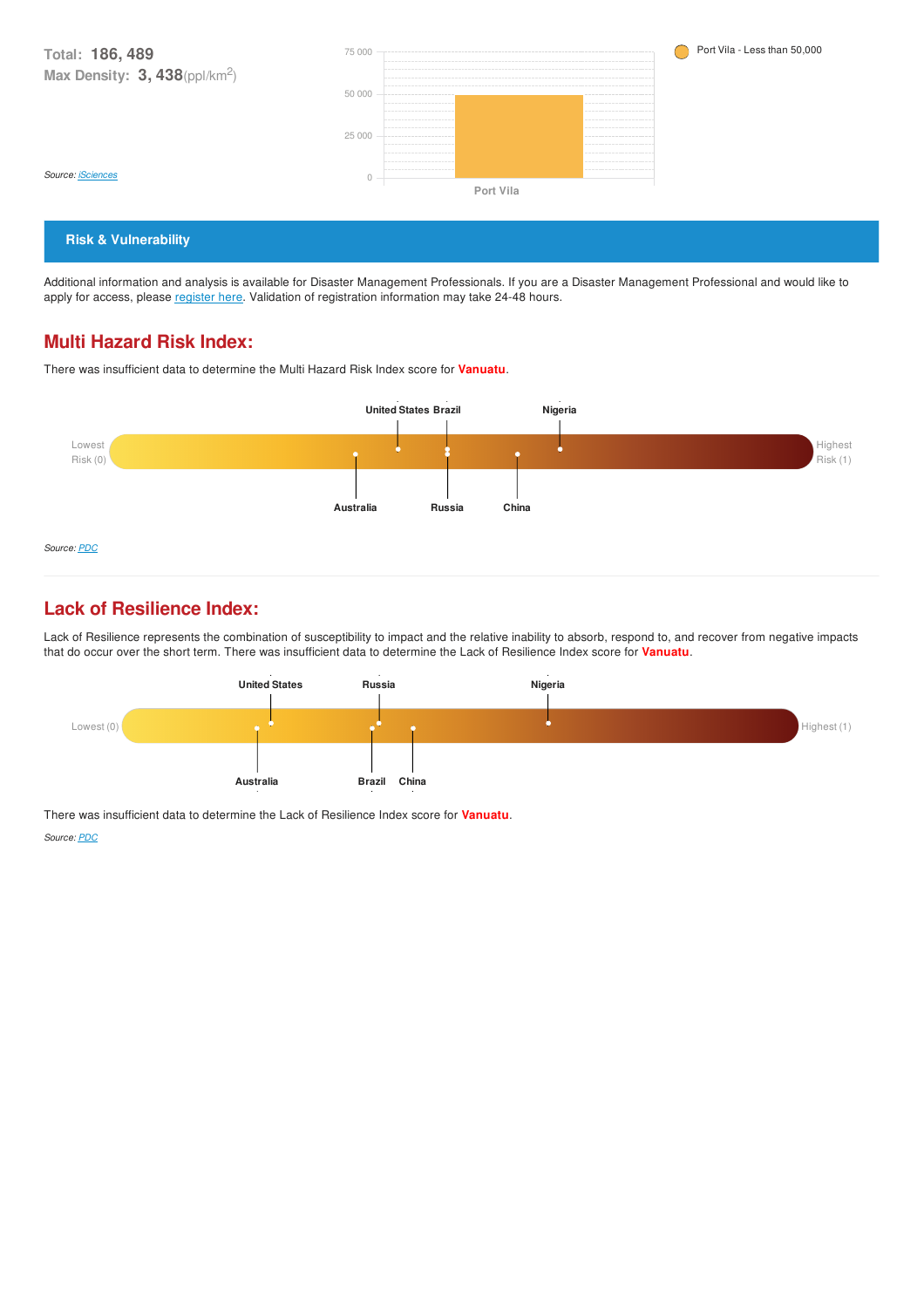Additional information and analysis is available for Disaster Management Professionals. If you are a Disaster Management Professional and would like to apply for access, please [register](http://emops.pdc.org/emops/public/registeruser.jsp) here. Validation of registration information may take 24-48 hours.

#### **Historical Hazards:**



#### **Earthquakes:**

| 5 Largest Earthquakes (Resulting in significant damage or deaths) |                      |           |            |                                 |                     |  |  |
|-------------------------------------------------------------------|----------------------|-----------|------------|---------------------------------|---------------------|--|--|
| Event                                                             | Date (UTC)           | Magnitude | Depth (Km) | Location                        | Lat/Long            |  |  |
|                                                                   | 16-Jun-1910 00:06:00 | 8.60      | 100        | VANUATU ISLANDS                 | 19° S / 169.5° E    |  |  |
|                                                                   | 11-Feb-1878 00:00:00 | 8.00      |            | VANUATU ISLANDS                 | 19° S / 168.5° E    |  |  |
|                                                                   | 09-Nov-1910 00:06:00 | 7.90      | 70         | VANUATU ISLANDS: ESPIRITU SANTO | 16° S / 166° E      |  |  |
|                                                                   | 13-May-1903 00:06:00 | 7.90      | 60         | VANUATU ISLANDS                 | 17° S / 168° E      |  |  |
|                                                                   | 02-Dec-1950 00:19:00 | 7.80      | 60         | VANUATU ISLANDS                 | 18.25° S / 167.5° E |  |  |

*Source: [Earthquakes](http://ghin.pdc.org/ghin/catalog/search/resource/details.page?uuid=%7B42D1C8CA-0E29-41B7-A7E4-F493F3701DAC%7D)*

## **Volcanic Eruptions:**

| 5 Largest Volcanic Eruptions (Last updated in 2000) |               |                      |                                   |                    |                      |  |  |
|-----------------------------------------------------|---------------|----------------------|-----------------------------------|--------------------|----------------------|--|--|
| Event                                               | Name          | Date (UTC)           | <b>Volcanic Explosivity Index</b> | Location           | Lat/Long             |  |  |
|                                                     | <b>AMBRYM</b> | 30-Sep-1981 00:00:00 | 3.00                              | VANUATU-SW PACIFIC | 16.25° S / 168.12° E |  |  |
|                                                     | <b>AMBRYM</b> | 26-May-1981 00:00:00 | 3.00                              | VANUATU-SW PACIFIC | 16.25° S / 168.12° E |  |  |
|                                                     | AMBRYM        | 01-Dec-1973 00:00:00 | 3.00                              | VANUATU-SW PACIFIC | 16.25° S / 168.12° E |  |  |